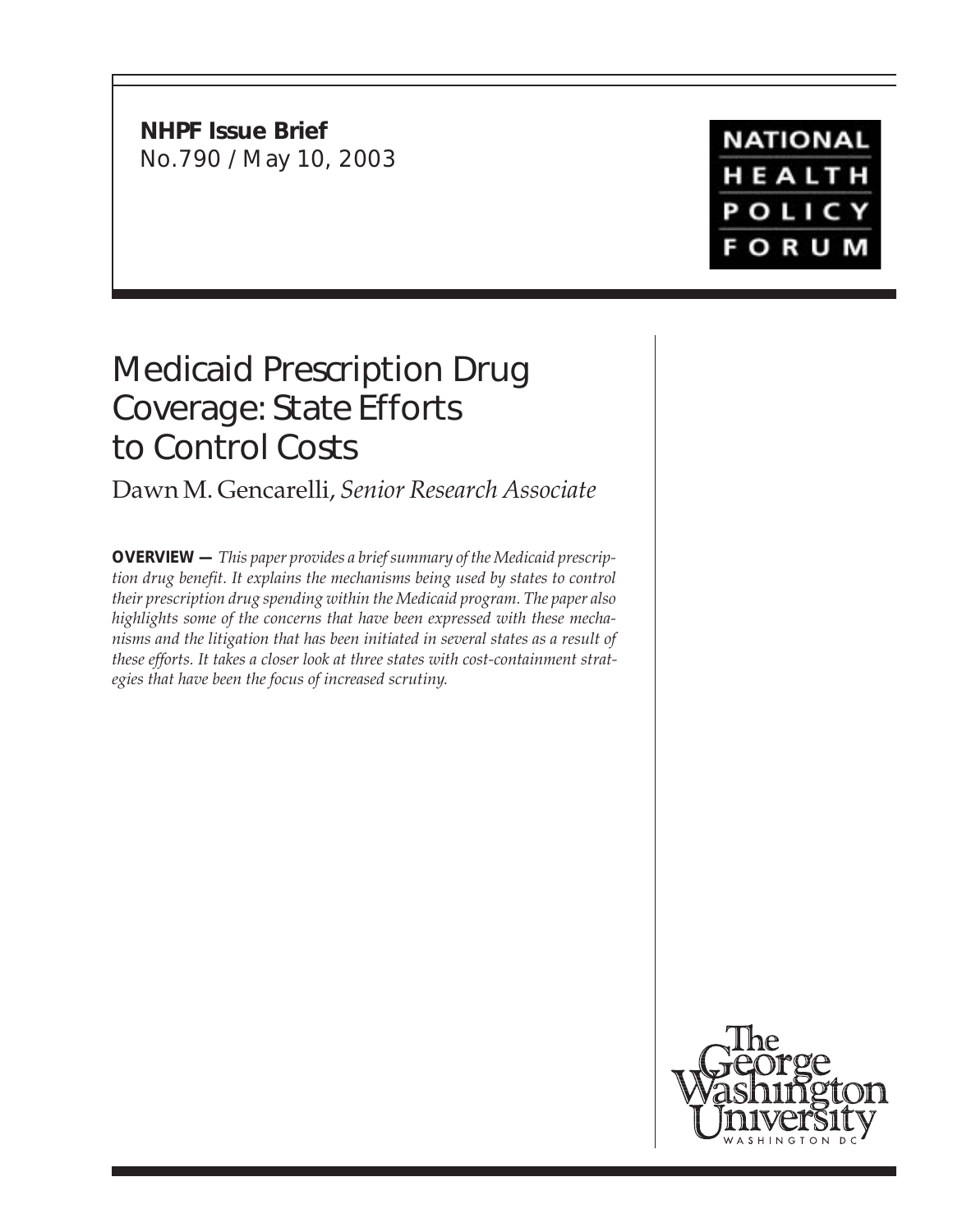# Medicaid Prescription Drug Coverage: State Efforts to Control Costs

As state lawmakers try to meet the competing needs of their constituents in a time of ever-decreasing revenues, Medicaid prescription drug coverage has become a principal focus of states' cost-containment efforts. According to recent figures, states are facing deficits in the range of \$70 billion to \$85 billion for state fiscal year (FY) 2004.1 In addition, more than two-thirds of the states report shortfalls in their 2003 budgets that together total at least \$17.5 billion.2 Medicaid, which accounts for 15 percent to 20 percent of state spending (second only to education), has been a major contributor to these woes. Between 1997 and 2000, total Medicaid spending grew by 7.7 percent a year. And Medicaid drug expenditures grew more than twice as fast, rising by an average annual rate of 18.1 percent and accounting for nearly 20 percent of the increase in Medicaid spending for this period.<sup>3</sup>

To address Medicaid's impact on their budgetary crises, 44 states are considering freezing or reducing Medicaid eligibility, benefits, and reimbursement rates during the 2003 legislative session.<sup>4</sup> Thirty-nine states anticipate changes in their Medicaid prescription drug programs.<sup>5</sup> In 2002 alone, 210 bills on prescription drugs were considered in 39 states; 31 were passed.

States are implementing a wide range of policies to rein in prescription drug costs or are expanding those already in place. These actions have resulted in serious debate among the affected stakeholders: drug manufacturers, wholesalers, prescribers, pharmacies, and beneficiaries. Drug manufacturers and pharmacies have expressed concern about adequate reimbursement; prescribers worry about interference in their relationship with patients; and beneficiaries and their advocates worry about the affordability of and access to prescription drugs for low-income patients. These concerns are greatest in those states where multiple—in many cases, up to four or five—cost-cutting measures are being implemented simultaneously.

Increasing the tension and confusion around this issue has been the ongoing litigation that several states have faced as their efforts have been challenged in the courts. One such case has already reached the U.S. Supreme Court and is being closely monitored by other states that have their own draft legislation ready to be set in motion.

**National Health Policy Forum** 2131 K Street NW, Suite 500 Washington DC 20037

202/872-1390 202/862-9837 [fax] nhpf@gwu.edu [e-mail] www.nhpf.org [web]

**Judith Miller Jones** *Director*

**Judith D. Moore** *Co-Director*

**Michele Black** *Publications Director*

**NHPF** is a nonpartisan education and information exchange for federal health policymakers.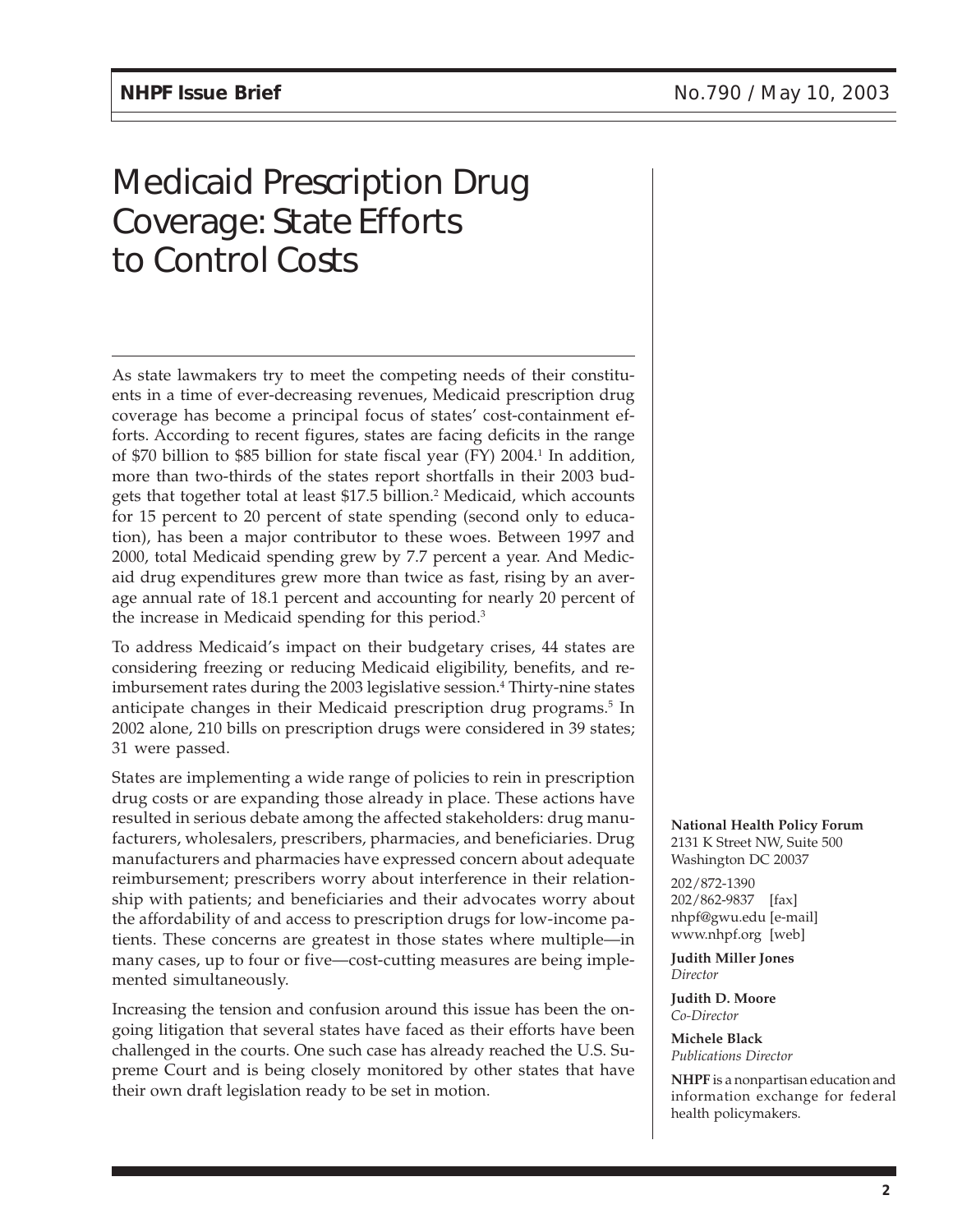# **MEDICAID PRESCRIPTION DRUG BENEFIT**

Outpatient prescription drugs remain an optional benefit under federal Medicaid law. However, all states currently provide prescription drug coverage. As long as states opt to cover outpatient prescription drugs, they must cover all drugs approved by the Food and Drug Administration (FDA) that have been produced by those manufacturers that have entered into a rebate agreement with the secretary of the U.S. Department of Health and Human Services (DHHS).<sup>6</sup> In cases where states have implemented a preferred drug list (PDL), federal Medicaid law allows certain drugs to be excluded, but these drugs must be made available through a prior authorization process (discussed in greater detail below). The price that the state pays for outpatient prescription drugs includes the amount the state pays the pharmacy for the drug itself and the fee the state pays the pharmacist for dispensing the drug.7 Under the Medicaid Drug Rebate Program, which was implemented as part of the Omnibus Budget Reconciliation Act of 1990, the state receives a rebate from the manufacturer for purchasing the drug.<sup>8</sup> The act requires drug manufacturers to provide rebates to the states on a quarterly basis in exchange for states' reimbursement of their prescription drugs.<sup>9</sup>

Rebate amounts are established by federal statute and differ for brandname and generic drugs. For brand-name drugs, the rebate is (*a*) the greater of 15.1 percent of the average manufacturer's price (AMP) or the difference between the AMP and the manufacturer's "best price"10 and (*b*) an additional rebate for any product whose price increased by more than the Consumer Price Index (CPI-U) since July 1, 1990.<sup>11</sup> AMP is the average price paid to manufacturers by wholesalers (after all discounts, including manufacturer rebates) for a particular dosage form and strength of a prescription drug distributed solely to the retail pharmacy class of trade.12 The AMP is not a published price. For generic drugs, the rebate is equal to 11 percent of each product's AMP.13

Beyond coverage of all drugs whose manufacturers have entered into a federal rebate agreement, states are given significant flexibility in the design of their prescription drug benefit. Acceptable limitations on Medicaid drug coverage include the following:

■ A covered drug may be subject to prior authorization as long as the system employed provides a response to a request within 24 hours and enables the dispensing of a 72-hour supply of the prescription drug in emergency situations.

■ States are permitted to exclude a prescription drug from coverage if it falls into one of the following ten categories:

- Drugs used for anorexia, weight loss, or weight gain.
- Drugs used to promote fertility.
- Drugs used for cosmetic purposes or hair growth.
- Drugs used for the symptomatic relief of cough and colds.

**States are given significant flexibility in the design of their prescription drug benefit.**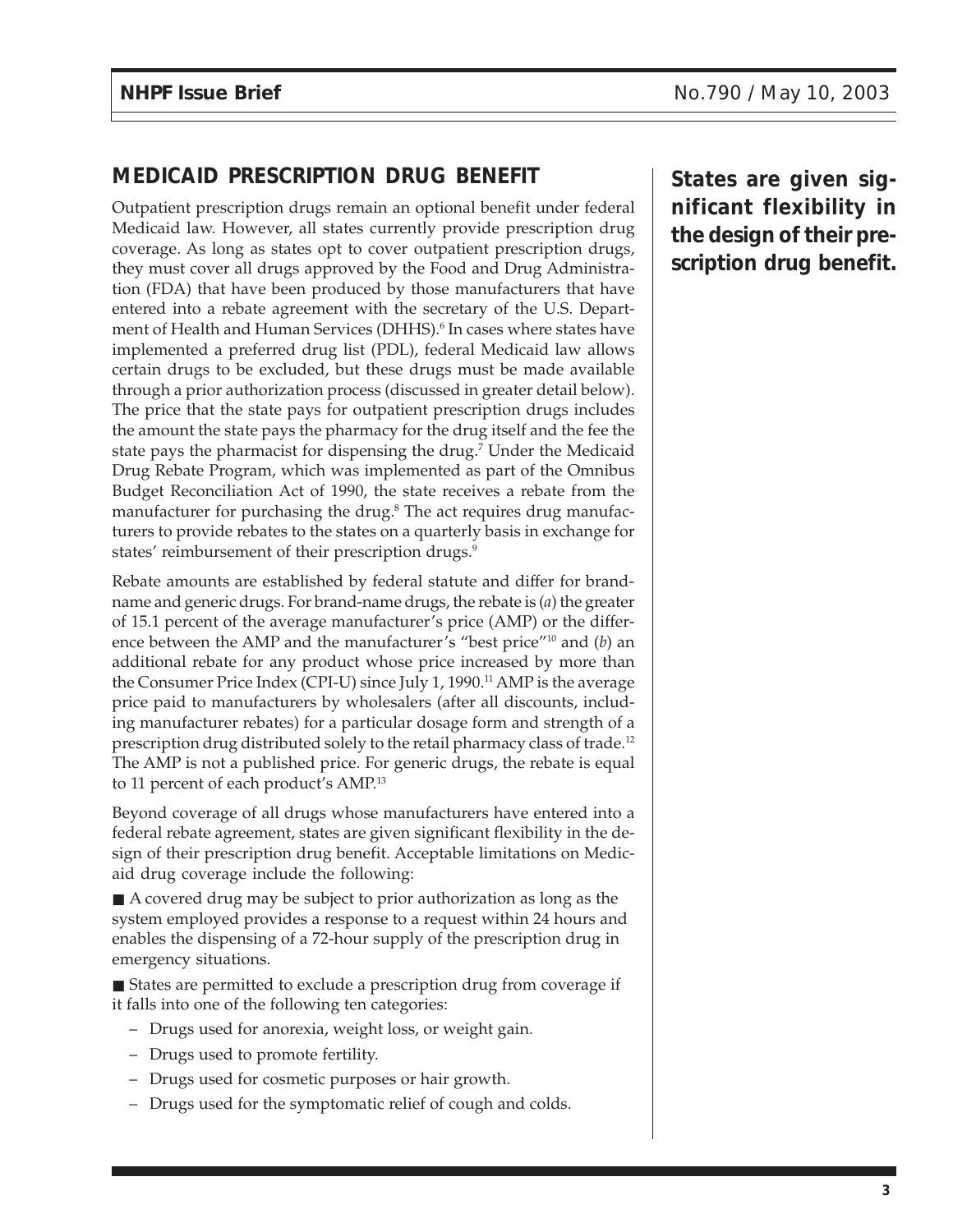- Drugs used for smoking cessation.
- Prescription vitamins and mineral products, except prenatal vitamins and fluoride preparations.
- Nonprescription drugs.
- Drugs that a manufacturer ties to the sale of additional tests or monitoring services purchased exclusively from the manufacturer or its designee.
- Barbiturates (powerful depressants that slow down the central nervous system).
- Benzodiazepines (medications that are frequently prescribed for the symptomatic treatment of anxiety and sleep disorders).<sup>14</sup>

This restricted drug list is subject to periodic updates from the DHHS secretary.

States may also establish formularies, provided they meet certain requirements. The formulary must be developed by a committee of physicians, pharmacists, and other individuals appointed by the governor. The formulary must include all drugs of any manufacturer that has entered into a rebate agreement with the secretary. An otherwise covered drug may be excluded from the formulary only if it does not have a "significant, clinically meaningful therapeutic advantage in terms of safety, effectiveness, or clinically meaningful outcome" over other formulary drugs, with respect to the treatment of a given disease or condition. Drugs not contained in the formulary must be available through an established prior authorization process. States may also exclude drugs that are not being used for a "medically accepted indication."15

States also have the authority to impose other restrictions, with respect to all drugs in a therapeutic class,<sup>16</sup> including limitations on the quantity of drugs per prescription or the number of refills per prescription. These limitations must be necessary to "discourage waste, and may address instances of fraud or abuse."17

## **Cost Sharing**

Under federal Medicaid law, states are permitted to impose copayments on Medicaid beneficiaries for prescription drugs. Any copayment applied must be "nominal," which has been defined as ranging from \$0.50 to \$3.00 per prescription, although waivers have been granted by the Centers for Medicare and Medicaid Services (CMS) that permit copayments as high as \$5.00 per prescription. Certain individuals, such as those under 18 years of age and pregnant women, as well as certain categories of services, such as emergency services and family planning, are exempt from copayments.18 Pharmacies providing drugs to Medicaid beneficiaries are prohibited from denying prescription drugs to anyone who is unable to furnish a copayment.<sup>19</sup>

**States may also establish formularies, provided they meet certain requirements.**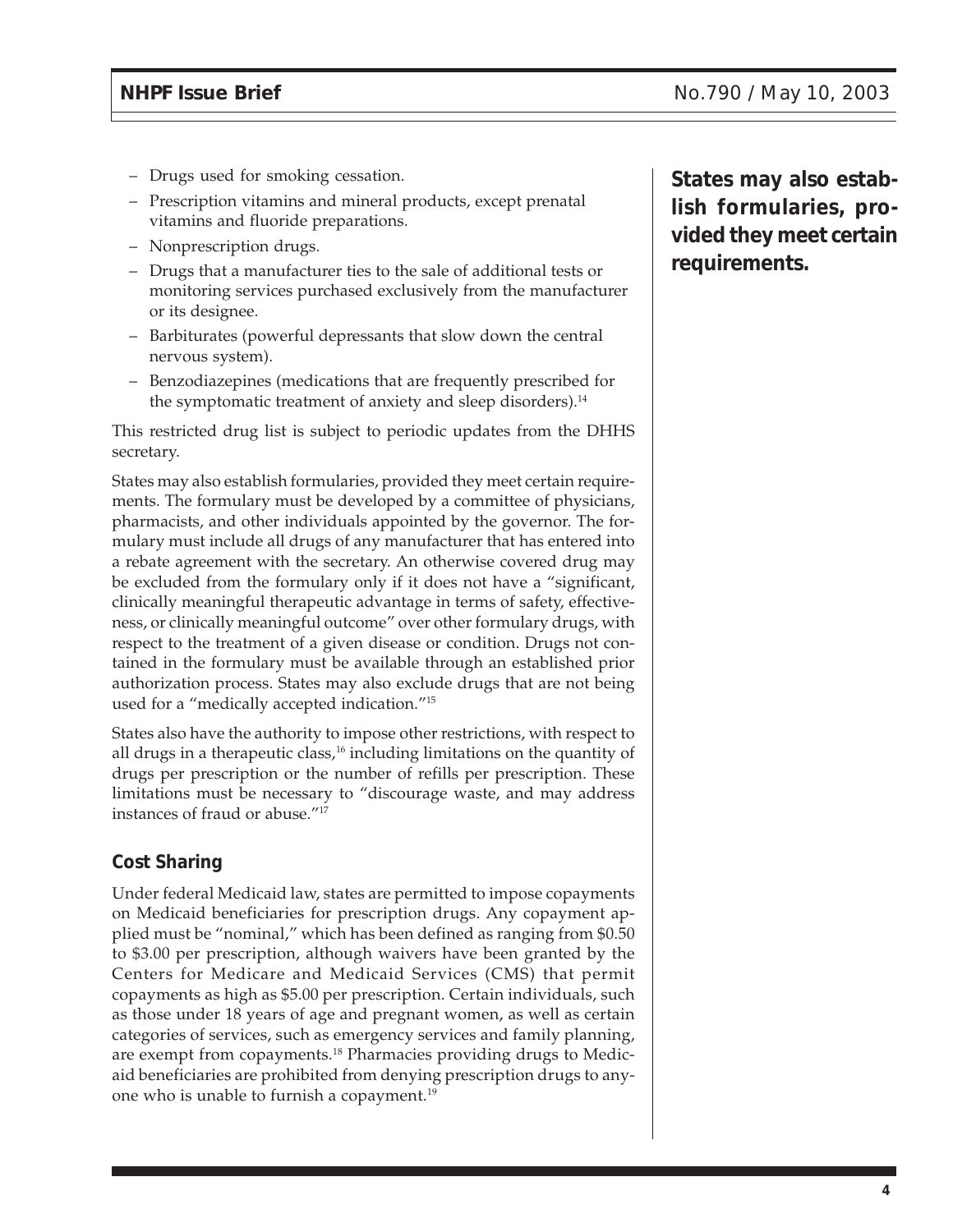# **STATE MECHANISMS FOR CONTROLLING MEDICAID PRESCRIPTION DRUG SPENDING**

The increasing budgetary pressure on states has led nearly all of them to closely examine their Medicaid programs and develop ways to bring costs under greater control. Of particular concern for states have been growing expenditures for prescription drugs. Drug product costs account for over 90 percent of Medicaid prescription drug expenditures, while pharmacist dispensing fees are less than 10 percent. The strategies employed by states to control their prescription drug spending vary greatly from state to state, but those that are most widely used can be captured within some general categories. The increased financial responsibility or administrative burden of each of these controls is distinct and may fall on beneficiaries, providers, pharmacies, or drug manufacturers. While each of these approaches may affect multiple stakeholders, they can be grouped into two general categories: (*a*) strategies that place some limits on beneficiary access to prescription drugs or increase the costs they incur and (*b*) strategies that reduce payments to pharmacies and require additional rebates from drug manufacturers.

## **Strategies Directed at Beneficiary Drug Utilization**

**Prior Authorization —** Prior authorization requires prescribers to obtain approval before a prescription can be dispensed by a pharmacist to a Medicaid patient. Some states permit both prescribers and pharmacies to obtain prior authorization. This mechanism has been a part of state Medicaid programs for many years and has been used to control the use of costly drugs or those subject to abuse. Some argue that prior authorization, which is generally linked to a state's PDL, can serve as an important mechanism for states to control the use of unnecessary or extremely costly drugs. Between 35 and 40 states have some type of prior authorization program, $20$  and it has been estimated that 27 of those states may alter their prior authorization rules during the 2003 legislative session.<sup>21</sup> As noted above, state prior authorization programs must comply with the standards set forth in federal Medicaid law, which include a 24-hour response time and the provision of a 72-hour supply of a drug in emergency situations.22

Concern about access to needed drugs has led many states to develop safeguards within their prior authorization programs. These safeguards include "grandfather" provisions for beneficiaries taking a nonpreferred drug, prior authorization based on age criteria, and maintenance of coverage for certain classes of drugs without prior authorization. Examples of these classes include certain mental health drugs, including antipsychotics and antidepressants, and certain drugs used for the treatment of HIV/AIDS.

**Preferred Drug Lists/Formularies —** Throughout the past few years, PDLs, or formularies, have become an effective tool for states looking to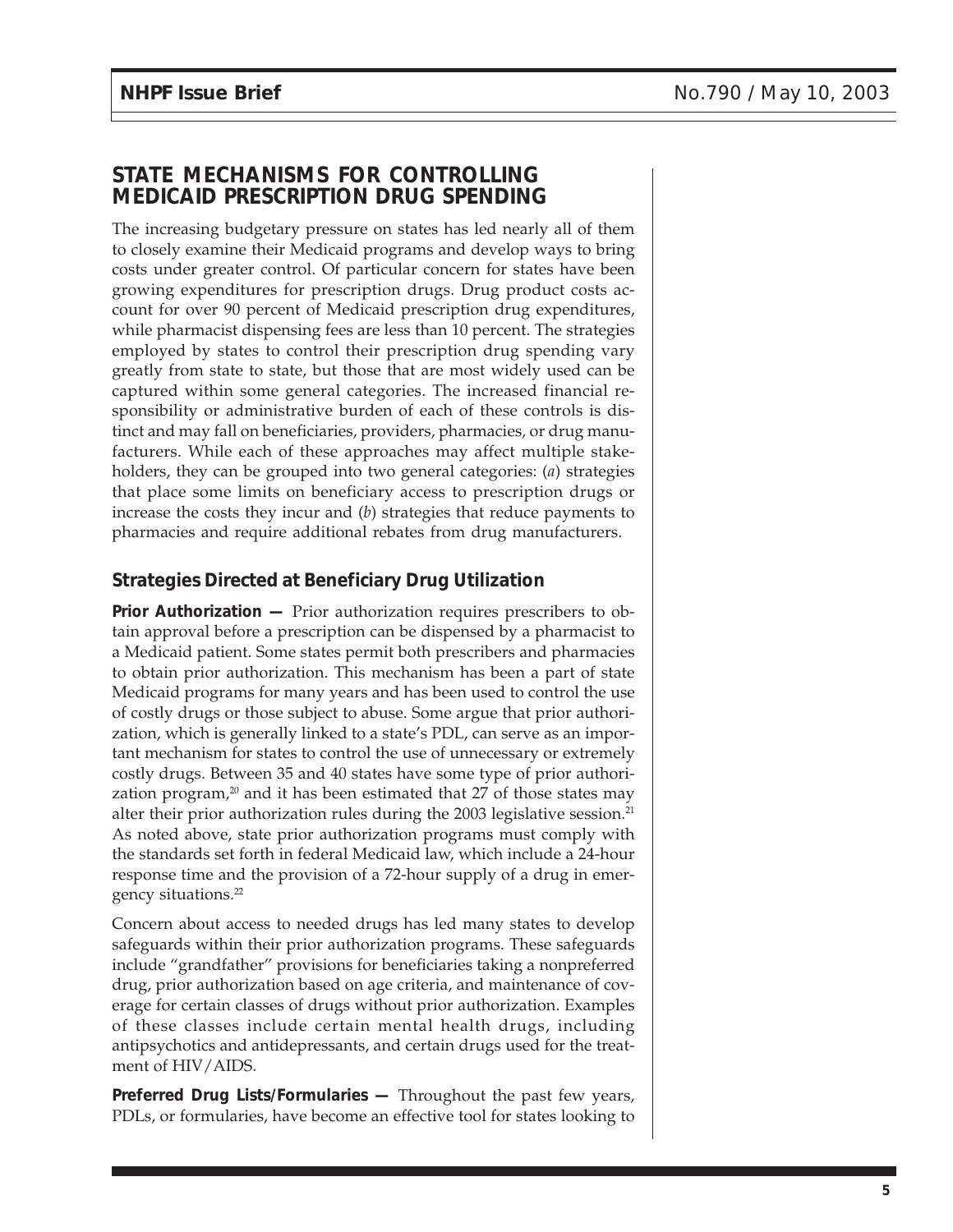control their prescription drug expenditures. A PDL is a list of drugs approved by a state that can be dispensed without prior authorization. As noted earlier, in order to comply with federal Medicaid law, such lists must be established by a committee that is appointed by the state's governor and must include physicians and pharmacists; the list must include all drugs of those manufacturers that have a rebate agreement with the federal government, unless a drug does not have a "significant, clinically meaningful therapeutic advantage over other formulary drugs"23; and drugs excluded from a state's list must be available through a prior authorization process that meets certain requirements. In developing a PDL, the appointed committee reviews drugs by class (drugs with similar clinical indications and/or chemical composition). Based on each drug's effectiveness, safety, clinical outcome data, and cost, several from each class are selected for inclusion in the state's PDL. The state then negotiates for the lowest possible price for each drug on the list.

According to a survey conducted by the National Conference of State Legislatures, 32 states are contemplating the creation of PDLs or alteration of their existing PDLs during the 2003 legislative session.<sup>24</sup> Given the importance to manufacturers of having their drugs accessible without prior approval, states have found that their PDLs can serve as leverage in securing supplemental rebates from manufacturers.

**Increased Use of Generic Drugs —** Whether through mandatory substitution laws or through provider and pharmacy education and incentives, many states are working to steer patients away from costly brand-name drugs to less expensive generic alternatives. Given the potential savings that generics can offer and the relatively modest impact on most beneficiaries and providers, promoting their use has served as an important and effective cost-saving measure. According to a 1998 Congressional Budget Office report, generic drugs are approximately one-half the price of brand-name drugs during their first year on the market.<sup>25</sup> The actual cost to a state Medicaid program, however, may vary depending on the structure of its rebate program.

At least 15 states have opted to implement mandatory substitution that requires pharmacists to dispense a generic drug for a brand-name drug, when available.<sup>26</sup> Almost all of these programs include processes that allow physicians to prescribe a brand-name drug for a patient. In some states, physicians need only indicate their preference for the brand-name drug on the prescription itself, while others require physicians to obtain prior approval.

Some states have not gone as far as to require generic substitution but have opted instead to use financial incentives and education. For example, North Carolina recently promulgated a regulation that lowered the dispensing fee paid to pharmacies for brand-name drugs from \$5.60 to \$4.00 but maintained the higher fee for generic drugs as an incentive for pharmacies to dispense generics.<sup>27</sup> Other states have implemented

**A PDL is a list of drugs approved by a state that can be dispensed without prior authorization.**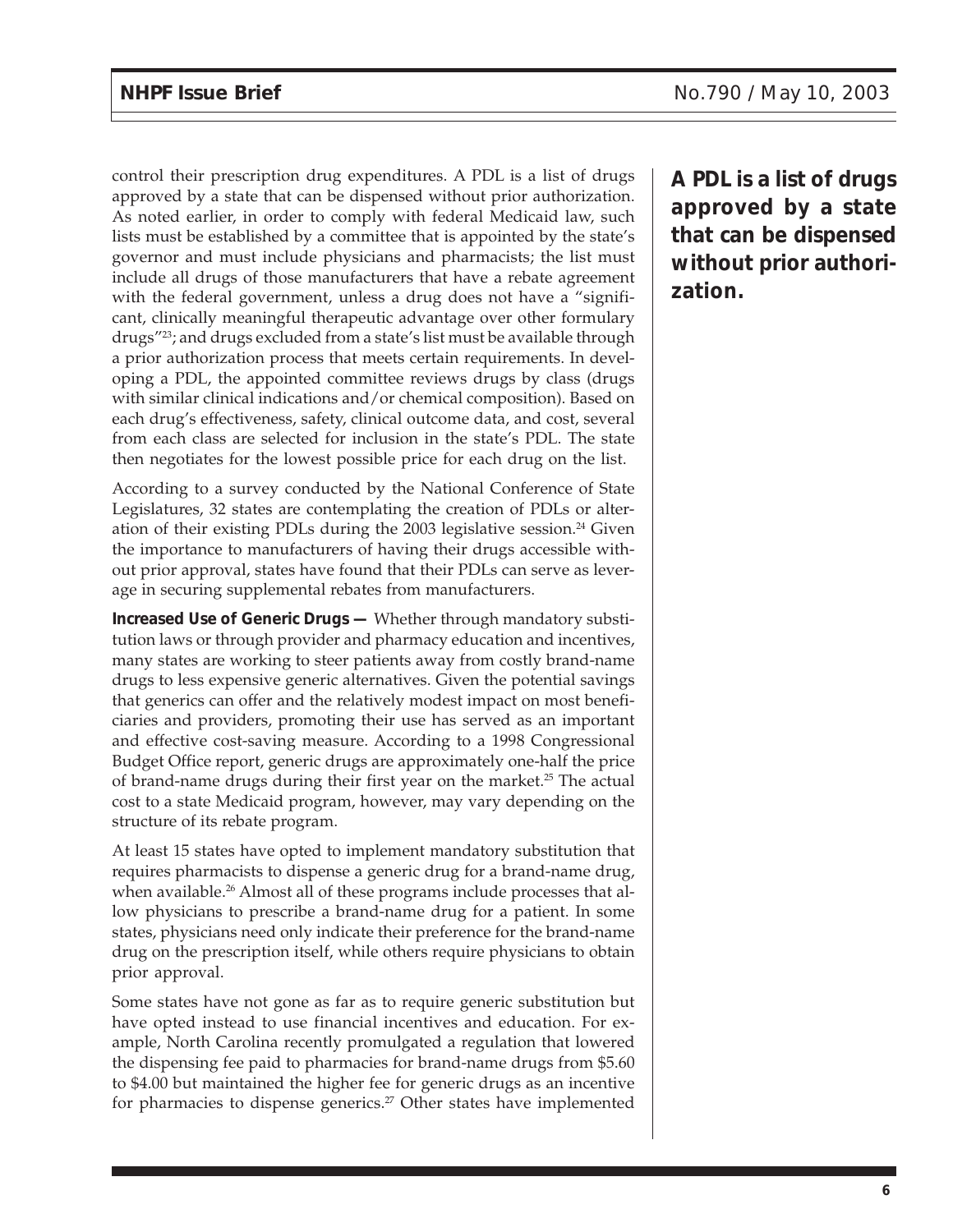or are considering limits on the number of brand-name drugs that any Medicaid patient may receive per month.<sup>28</sup> Many states also have differing consumer copayments for brand-name and generic drugs. These copayments, however, are so nominal that some argue that the differences may not lead to changes in consumer behavior. The federal prohibition against pharmacies' denying a Medicaid beneficiary a prescription drug if he or she is unable to furnish a copayment also constrains the usefulness of this approach.

Federal Medicaid law sets a limit, the federal upper limit, on the payment amount the federal government will match for drugs with three or more generic equivalents. The payment limit for these drugs is 150 percent of the published price for the *least* costly therapeutic equivalent that can be purchased by pharmacists (in quantities of 100 pills).<sup>29</sup> States may set their own payment ceilings for multiple source drugs—known as maximum allowable cost (MAC) limits—provided they are lower than the federal limits. In 2000, approximately 23 states set their own MAC limits, according to the National Pharmaceutical Council. These limits create an even greater incentive for pharmacists to dispense generics to Medicaid beneficiaries, when available.

**Increased Copayments/Limits on Prescription Drugs —** In 2000, 28 of 44 state Medicaid programs imposed copayments on prescription drugs.30 These copayments ranged from \$0.50 to \$3.00 per prescription, the permissible limits within federal Medicaid law. Within these permissible limits, copayments were often higher for brand-name drugs. States with CMS-approved waivers have copayments as high as \$5.00 per prescription. As states continue to explore their options for reining in prescription drug costs, many are turning to increased beneficiary cost sharing. According to the Kaiser Commission on Medicaid and the Uninsured, 19 states plan to establish or increase beneficiary copayments for prescription drugs in FY 2003.31

One state's effort in this area has been challenged by pharmacies in court. In late 2002, the Oregon legislature instituted prescription drug copayments for Medicaid beneficiaries not enrolled in managed care. Effective January 1, 2003, patients were required to pay \$2.00 for generic drugs and \$3.00 for brand-name drugs. (Previously, Oregon had no copayment.) This has generated concern among pharmacies, which will ultimately absorb the cost of these increased copayments if Medicaid patients are unable to pay. Several pharmacies filed suit against the state in January, alleging a violation of federal Medicaid law. According to the Bureau of National Affairs, the complaint claims that the state implemented the new rule without evaluating the impact of the reduced reimbursement rate on pharmacies and Medicaid patients, as required by law.

In addition to increased copayments, states have used prescription drug limits for beneficiaries as a means of controlling costs. A number of states have had such limits in place for years. Others are now exploring them.

**Many states are turning to increased beneficiary cost sharing.**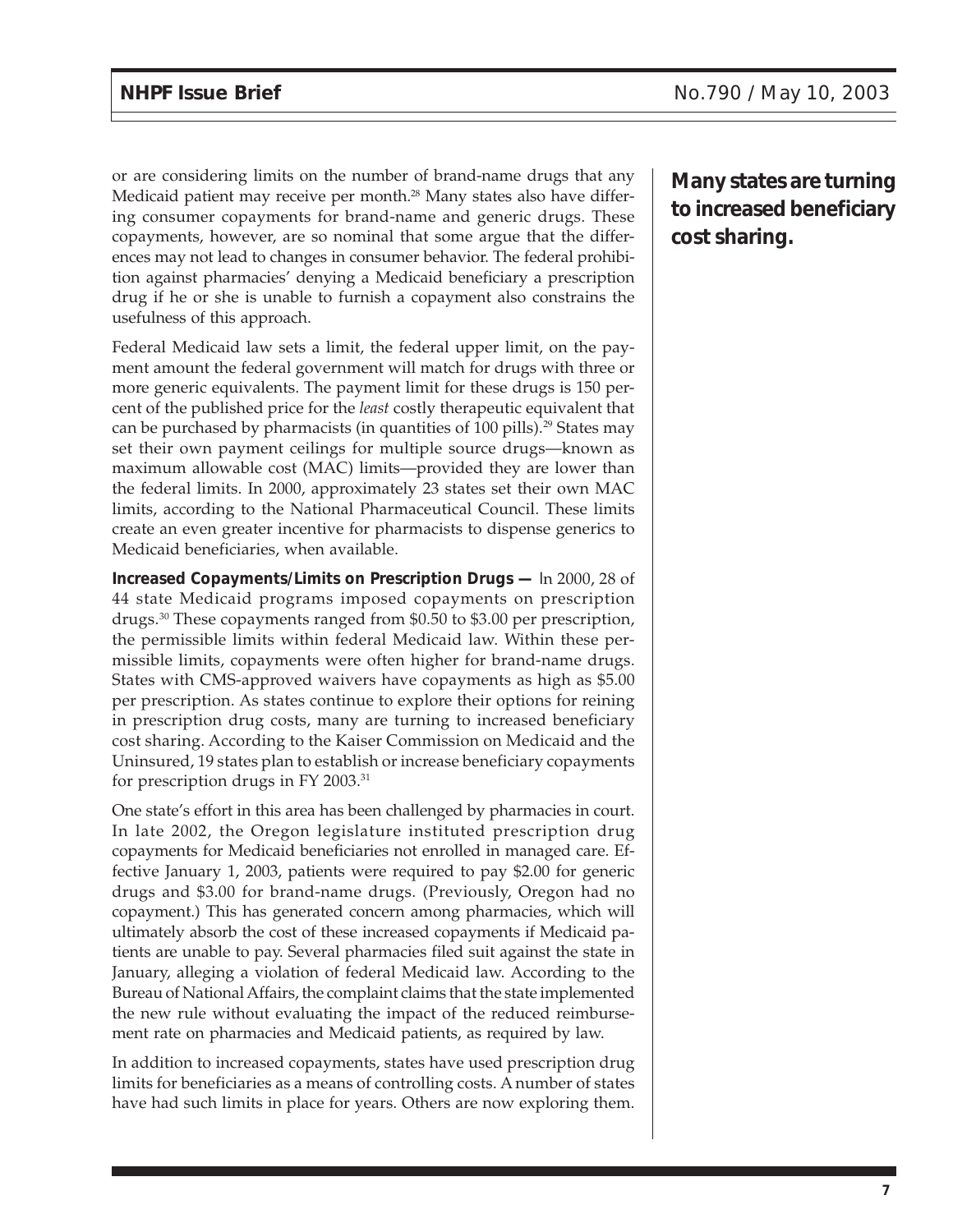At least 12 states are considering or have implemented policy changes that will initiate or expand prescription drug limits. These include limits on the number of prescriptions that Medicaid beneficiaries are entitled to fill each month or each year, limits on the designated number of days that constitutes a supply for each prescription, and caps on the number of refills permitted.32 In some cases, generics and certain classes of drugs are excluded from these limits. Several states have also instituted drug management programs for beneficiaries who receive more than a certain number of prescriptions per month.

While relatively stringent drug limits have been a common practice in many private-sector plans for years, consumer advocates are concerned that limits on prescription drugs for the Medicaid population may lead some beneficiaries to forgo necessary treatment because of cost. Others worry that limiting access to needed prescription drugs may ultimately lead to more costly treatments in the future.

**Disease Management —** More than 20 states are in the process of developing and implementing disease management programs for their Medicaid beneficiaries.<sup>33</sup> With almost 80 percent of total Medicaid expenditures attributable to the treatment of chronic conditions, including diabetes, asthma, and cardiovascular disease, states are looking to disease management programs as a means of targeting and monitoring highrisk individuals.34 State disease management programs can be structured in a variety of ways. Some states outsource their programs to disease management organizations; others develop their own internal systems; others work with pharmaceutical companies; and some, like Florida, combine more than one approach. Some observers have expressed concern that disease management programs governed by pharmaceutical companies may place too great an emphasis on the use of pharmaceuticals rather than using a more comprehensive approach.

Missouri contracted with a health care technology company to develop its disease management program. The program involves both pharmacists and physicians and focuses on asthma, depression, diabetes, and heart failure. High-risk beneficiaries select a health care provider team that includes a physician and a pharmacist. Through patient and provider education, as well as an innovative software system, the program seeks to improve patient care and health outcomes and ensure the appropriate and efficient use of prescription drugs.

**Pharmacy Benefit Managers and Health Maintenance Organizations —** Some states, including Tennessee, have chosen to use pharmacy benefit managers (PBMs) to manage their prescription drug benefits. PBMs serve as intermediaries between the state Medicaid program and pharmaceutical manufacturers and are able to negotiate significant discounts. They often perform a variety of other services, including disease management.

Other states have pulled prescription drugs from their fee-for-service programs and rely on managed care organizations (MCOs) to manage their **More than 80 percent of total Medicaid expenditures are attributable to the treatment of chronic conditions.**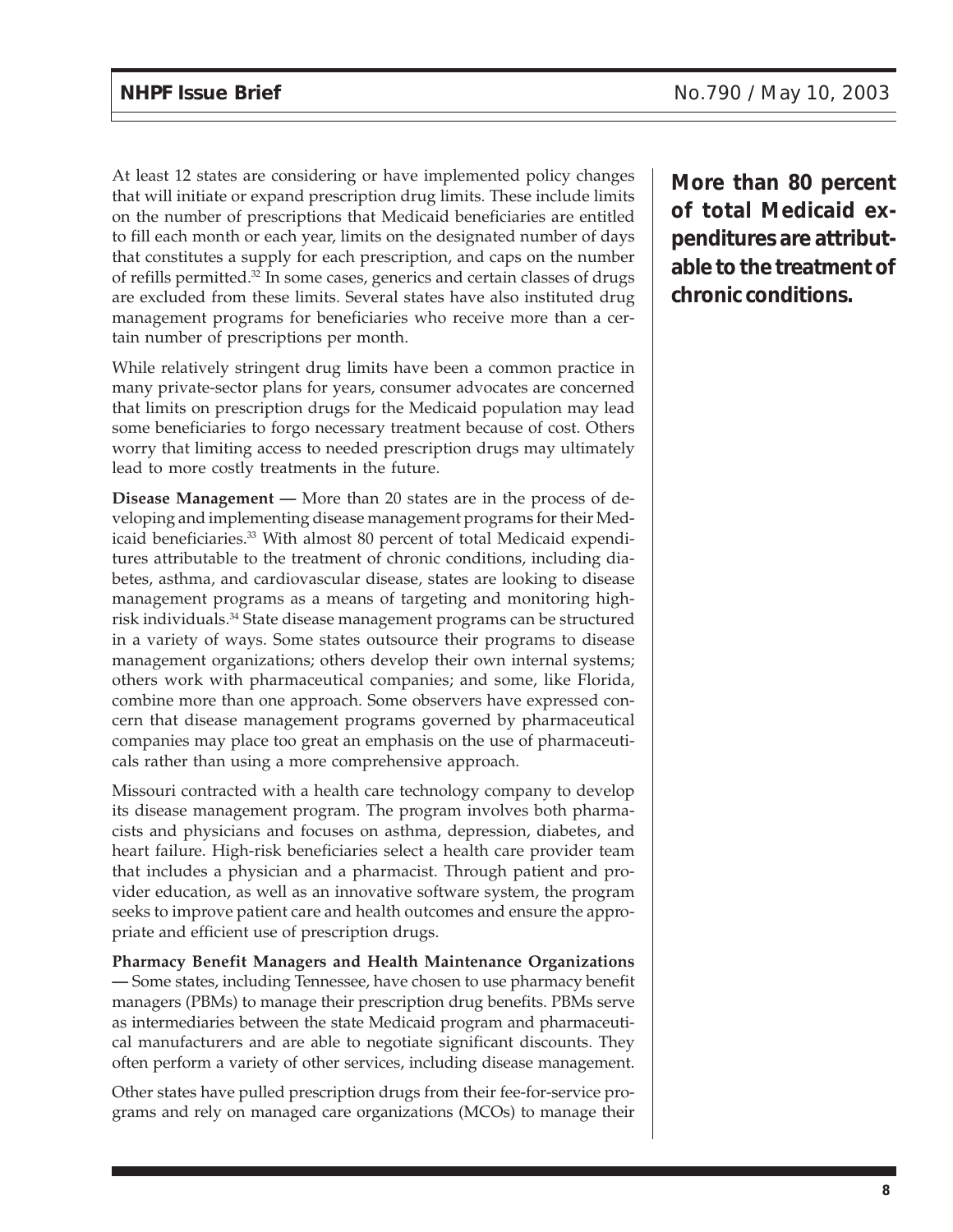prescription drug benefit. Unlike states, MCOs are not able to collect manufacturer rebates through the Medicaid Drug Rebate Program. Medicaid MCOs negotiate independently with drug manufacturers, either directly or through PBMs, in order to receive discounts and rebates.

**Step Therapy/Fail First Policies —** "Fail first" or "step therapy" policies are similar in their operation to prior authorization requirements. Before a physician is permitted to prescribe a newer, more expensive drug for a patient, the physician must demonstrate that the alternative (and less expensive) therapy has failed to prove effective for that patient. As they do with prior authorization requirements, states may apply fail first policies to individual drugs or to classes of drugs.35 According to a survey conducted by the Kaiser Commission on Medicaid and the Uninsured, at least 11 states and the District of Columbia have fail first requirements for one or more drugs.36

#### **Strategies Directed at Drug Manufacturers and Pharmacies**

**Supplemental Rebates —** In addition to the rebate required under federal Medicaid law, several states, including Maine and Florida, in yet another effort to reduce their total spending on Medicaid prescription drugs, have sought supplemental rebates from drug manufacturers. The way in which these state rebate programs are designed differs from state to state, but a key component generally involves the inclusion of the manufacturer's drugs in a state's PDL in exchange for the manufacturer's provision of a supplemental rebate to the state. What may differ among the state programs is the process by which beneficiaries may access those drugs that are not included in the state's PDL and the population that benefits from the discounted drugs. For example, in the design of its program, Maine Rx, the state of Maine has sought to extend discounted prescription drugs and rebates beyond the Medicaid population to all uninsured Maine residents—regardless of income.<sup>37</sup> In contrast, the Florida program secures supplemental rebates only for prescription drugs provided to those individuals within the Medicaid population.38 As discussed later in the paper, both the Maine and Florida programs are the subject of pending litigation.

CMS issued an advisory on this issue in a letter to state Medicaid directors dated September 18, 2002. The intent of the letter was to clarify issues related to supplemental drug rebate agreements and prior authorization of Medicaid prescription drugs. The agency appeared to signal that such agreements are acceptable and that states may use prior authorization to encourage drug manufacturers to enter into these agreements.39 Noting, however, that "the operation of a prior authorization program used to negotiate drug discounts for the Medicaid population is a significant component of a State plan," the agency indicates that both the agreement and the prior authorization program require CMS approval.<sup>40</sup> States that procure benefits, rebates, or discounts for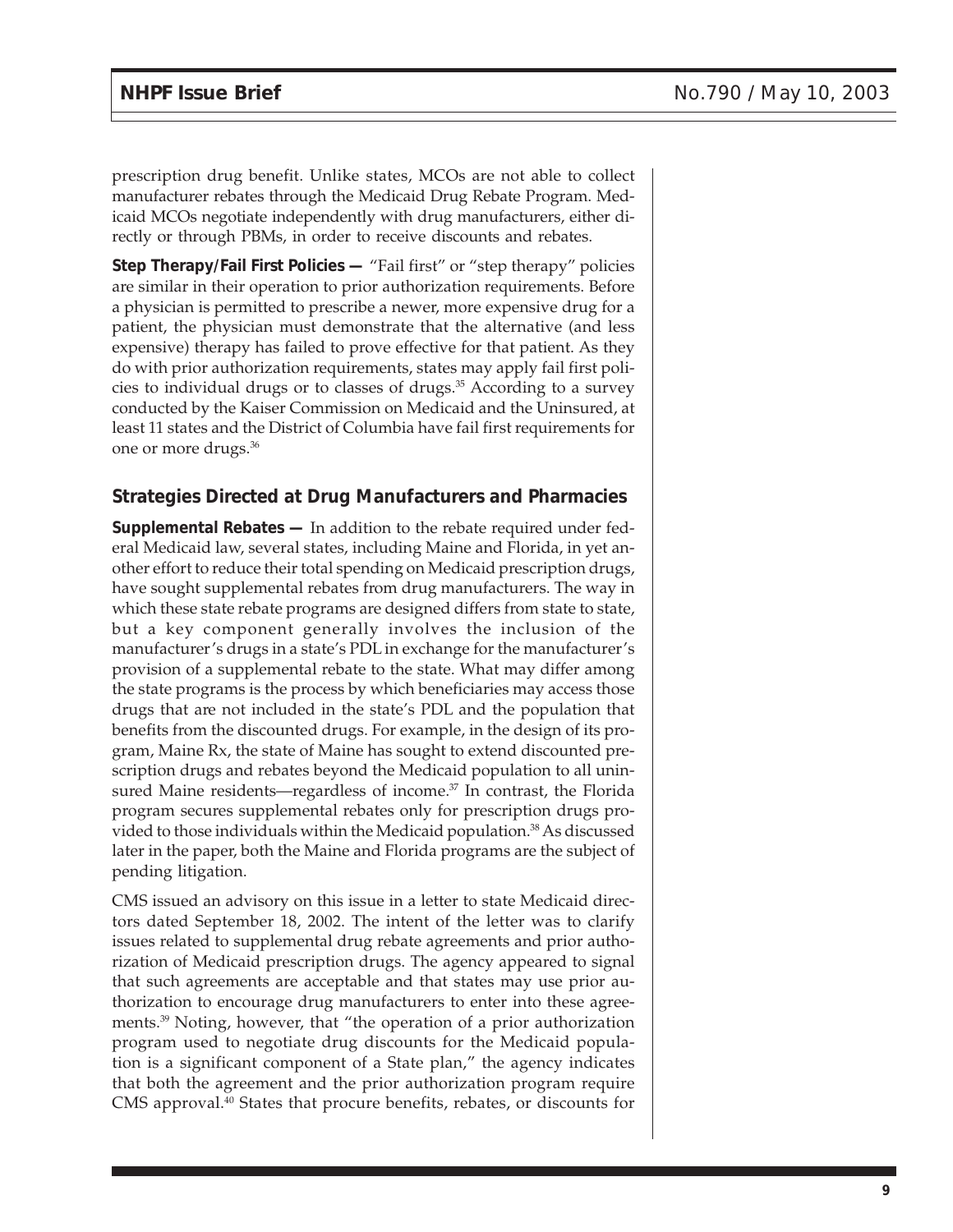non-Medicaid populations by linking them to a Medicaid prior authorization program must also submit their program for CMS review but are required to meet a more stringent standard. In such cases, "the state should be prepared to demonstrate through appropriate evidence that the prior authorization program will further the goals and objectives of the Medicaid program."41

**Changes in Dispensing Fees and Reimbursement Formulas —** Medicaid payments for prescription drugs include two components: (*a*) acquisition costs and (*b*) dispensing fees. Both the acquisition costs, which cover the cost of the drug itself, and the dispensing fees, which cover the cost of filling the prescription, are paid to the pharmacy.<sup>42</sup> State payments are offset by rebates paid by drug manufacturers to the states in exchange for the state's coverage of all of the manufacturer's drugs.

For acquisition costs, federal Medicaid regulations place limits on what the federal government will match. For brand-name drugs or for generic drugs with fewer than three generic versions, the reimbursement to the pharmacist is the lower of (*a*) the pharmacist's usual and customary charge to the public and (*b*) the drug's estimated acquisition cost  $(EAC)^{43}$  Most states use a drug's average wholesale price  $(AWP)^{44}$  to calculate its EAC. Most states pay for drugs at a percentage discount below a drug's AWP, which ranged from AWP minus 4 percent in Wyoming to AWP minus 15.1 percent (for pharmacies with more than five stores) in Michigan in 2001.<sup>45</sup> Other states use a markup from a drug's wholesale acquisition  $cost^{46}$  and still others select the lower of the two calculations. In their continued efforts to control costs, many states are attempting to cut their payments to pharmacies by increasing the percentage discount below AWP at which they pay for drugs. Others are simply reducing dispensing fees. These initiatives are being met with significant resistance from drug stores and pharmacists.

**Purchasing Pools —** Many states are looking to form purchasing pools in order to increase their bargaining power with drug manufacturers and secure the lowest possible prices for prescription drugs. Within states, efforts are underway to pool purchases among state agencies that provide coverage for different populations, including Medicaid beneficiaries and state employees. In September 2001, a law went into effect in Texas that established a multi-agency bulk-purchasing program for prescription drugs. It combines prescription drug purchasing for, among others, the departments of health and mental health, state employees, teachers, and the state prison system. The state expects savings of \$13 million within the first two years.<sup>47</sup>

States are also looking beyond their borders to increase their leverage with drug manufacturers. One initiative, the Northern New England Tri-State Prescription Drug Purchasing Coalition, involves the states of Vermont, Maine, and New Hampshire. In its first year, the coalition focused on pooling the Medicaid populations of the three states, totaling 330,000 **Many states are attempting to cut their payments to pharmacies.**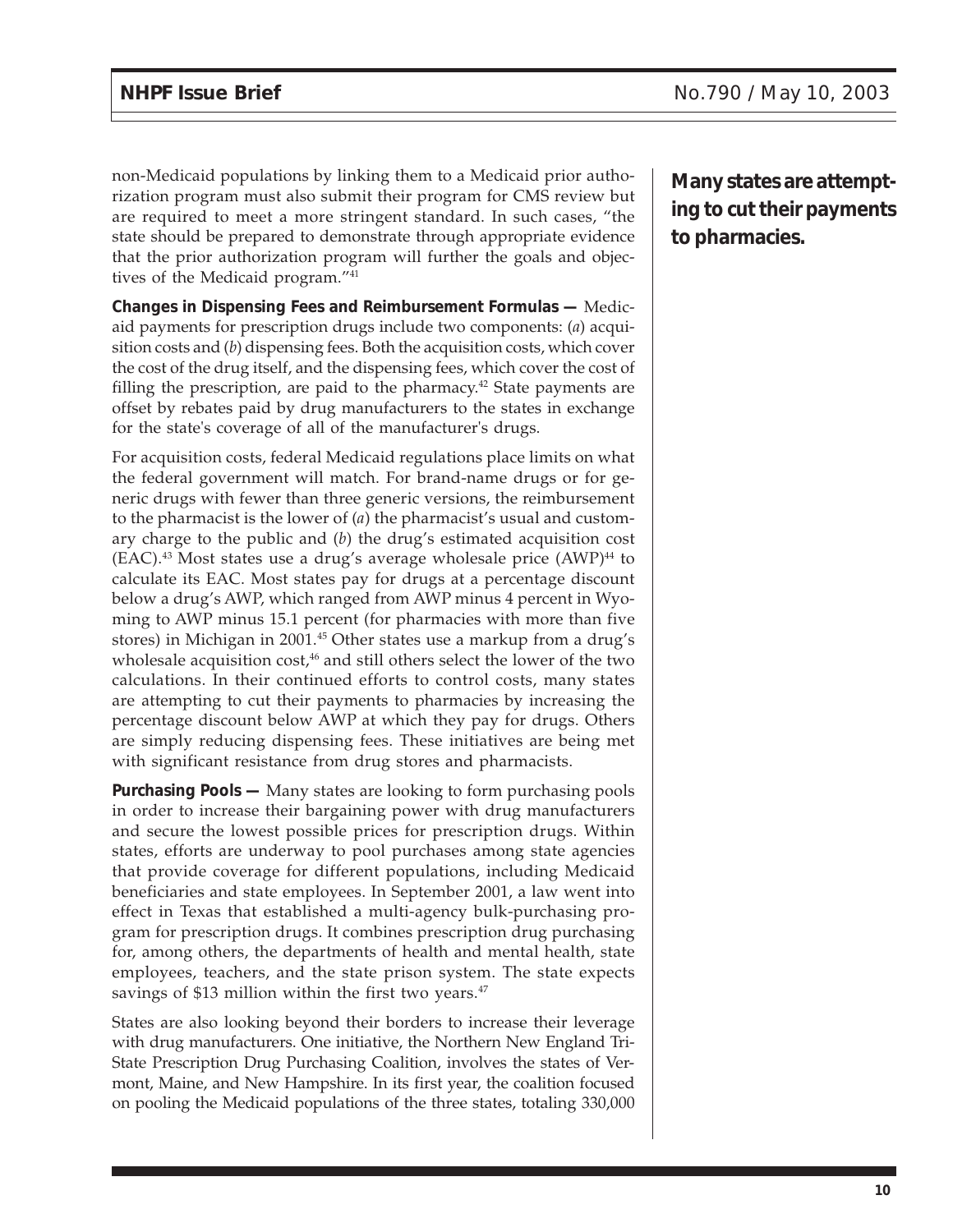individuals, and was to expand to other groups in subsequent years. By increasing their purchasing power and efficiency, the three states are expected to save 10 percent to 15 percent per year.<sup>48</sup> The states have selected a pharmacy benefit manager to manage the pool.

Another nine states have banded together to form the National Legislative Association on Prescription Drug Prices, a nonprofit organization that would create PDLs and manage prescription drug benefits for state employees and Medicaid beneficiaries. As a nonprofit, the organization would negotiate discounts with manufacturers and pass the savings on to the consumers in the participating states.

Many other collective purchasing arrangements are being explored by states. Most of these efforts, including the above, are in the early stages of formation or discussion; consequently, their potential for savings cannot yet be evaluated.

**Pharmacy Assessment Surcharges —** Some states have elected to collect a fee for all retail pharmaceutical sales, raising concern among retail pharmacies that are also facing reduced dispensing fees and unpaid consumer copayments. Efforts by pharmacies in Massachusetts to pass these fees on to consumers have been met with a strict warning from state officials.

In regulations that went into effect on January 1, 2003, pharmacies in Massachusetts are required to pay a surcharge of \$1.30 for each non-Medicaid, non-Medicare prescription dispensed. This assessment is expected to generate \$36 million to offset increases in Medicaid drug costs. In response to the new regulations, pharmacies within the state began to impose the \$1.30 surcharge on consumers, informing them that they were required to do so. The regulations do not specify how pharmacies should pay the surcharge. The state attorney general subsequently issued a letter to the five major retail chains urging them to stop misleading the public and warned them that some pharmacies were violating the state's consumer protection laws.<sup>49</sup> In mid-February, the pharmacy chains agreed to absorb the cost of the assessment and one chain even agreed to reimburse individuals who had paid the \$1.30 since the regulation was put into place.<sup>50</sup> The charge is expected to drop to 65 cents in FY 2004, beginning on July 1.

**Disclosure of Drug Company Marketing Activities —** In an attempt to limit the influence that drug manufacturers have over the prescribing patterns of its state's physicians, Vermont passed legislation in June 2002 that requires pharmaceutical manufacturers to disclose to the state the "value, nature and purpose" of their marketing activities within the state. Free drug samples, clinical trials, and gifts with less than a \$25.00 value are exempt from the reporting requirements.<sup>51</sup> The effects of this legislation may not be known for some time, since the first reports from drug manufacturers are not due until January 1, 2004. Similar legislation has been introduced in several other states, including Hawaii, Maryland, and Connecticut. These initiatives are not limited to Medicaid providers.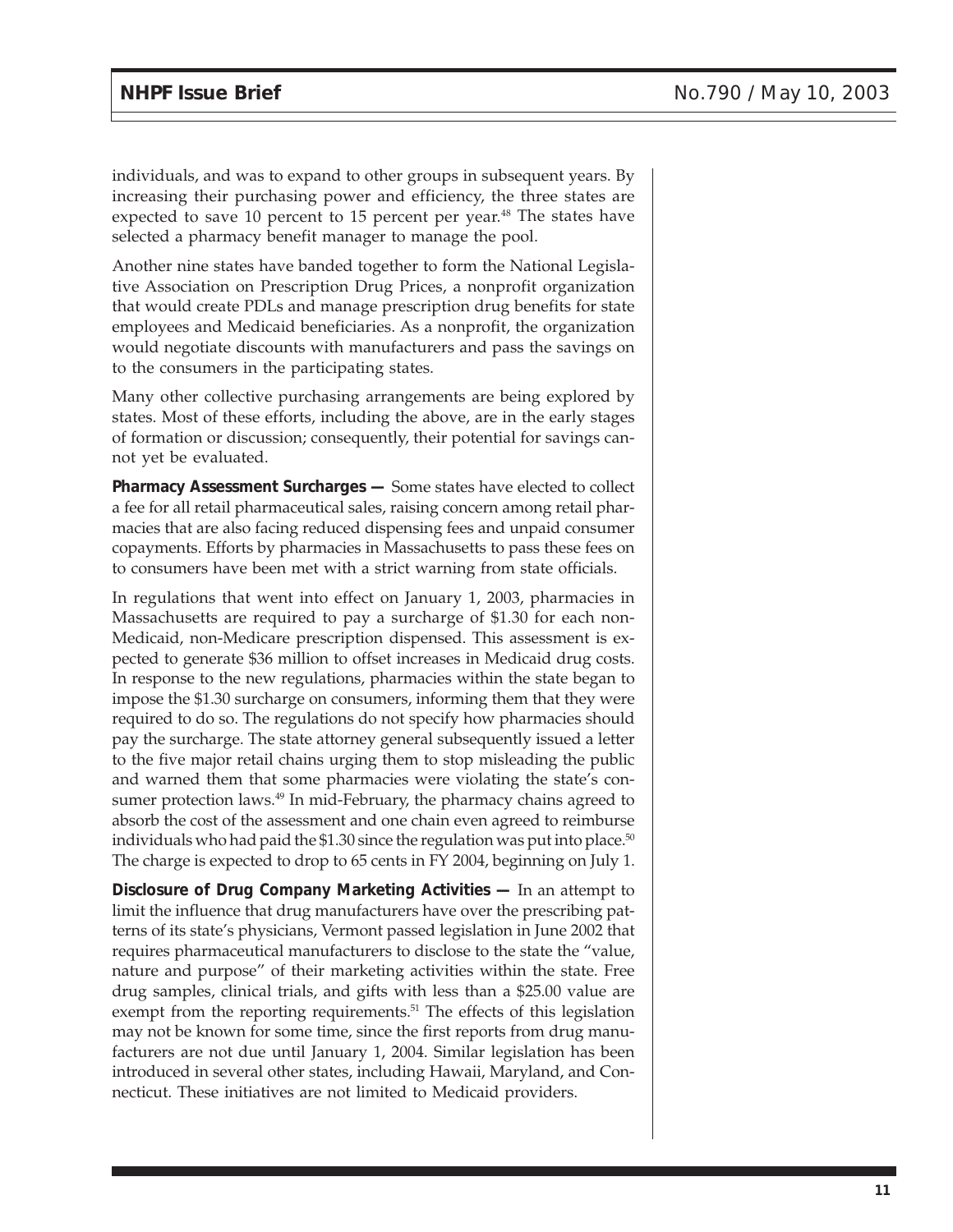# **STATE EXAMPLES**

#### **Maine**

The state of Maine has been carefully watched over the past several years because of a particularly controversial program that it has implemented in its effort to control prescription drug spending under its Medicaid program. Maine Rx, as it is known, would extend Medicaid discounts and rebates to all uninsured residents of Maine. Though the discounts provided through Maine Rx benefit individuals ineligible for Medicaid, the program directly affects Medicaid enrollees: a drug manufacturer's unwillingness to participate in the program triggers a prior authorization requirement for all the drugs it dispenses to Medicaid beneficiaries.<sup>52</sup> This program has become mired in litigation and national political debate, with other states awaiting the outcome of this case to learn if the Maine law could become a reality within their own states. The Maine program has yet to be implemented and remains on hold following a challenge by the Pharmaceutical Research and Manufacturers Association (PhRMA). PhRMA believes the Maine law violates federal Medicaid law and amounts to an unconstitutional regulation of interstate commerce. PhRMA also argues that the prior authorization component of the program will cause harm to Medicaid beneficiaries by overly restricting access to needed medications. PhRMA objects to the state's extending "Medicaid-level discounts to non-Medicaid populations."53

The Maine litigation reached the U.S. Supreme Court, where oral argument was heard on January 22. The Bush administration, business groups, and conservative legal organizations have lined up in support of PhRMA, while 28 states are backing Maine and approximately 12 are poised to quickly pass similar laws if the Court sides with the state. As noted by Maine's former commissioner of the Department of Human Services, Kevin Concannon, "as Maine goes, so goes the nation."54 Whatever the Supreme Court decision, it is expected to lead to an appeal to Congress to act. The drug industry will be looking to prevent similar laws from passing in other states, and consumers and states will be looking for relief from rising drug costs. Several of the Supreme Court justices appear to be looking for guidance from the DHHS secretary.<sup>55</sup> The Court is expected to decide the case by this summer.

## **Michigan**

Confronted with a 100 percent increase in Medicaid prescription drug costs between FYs 1999 and 2002, Michigan in February 2002 implemented the "Michigan Pharmaceutical Best Practices Initiative."56 The program applies to 1.5 million Michigan residents in Medicaid and other public programs. The program established the Michigan Pharmaceutical Product List (MPPL), a list of preferred drugs that could be prescribed without prior authorization. The list includes: (*a*) those drugs deemed the

**Michigan was confronted with a 100% increase in Medicaid prescription drug costs between FYs 1999 and 2002.**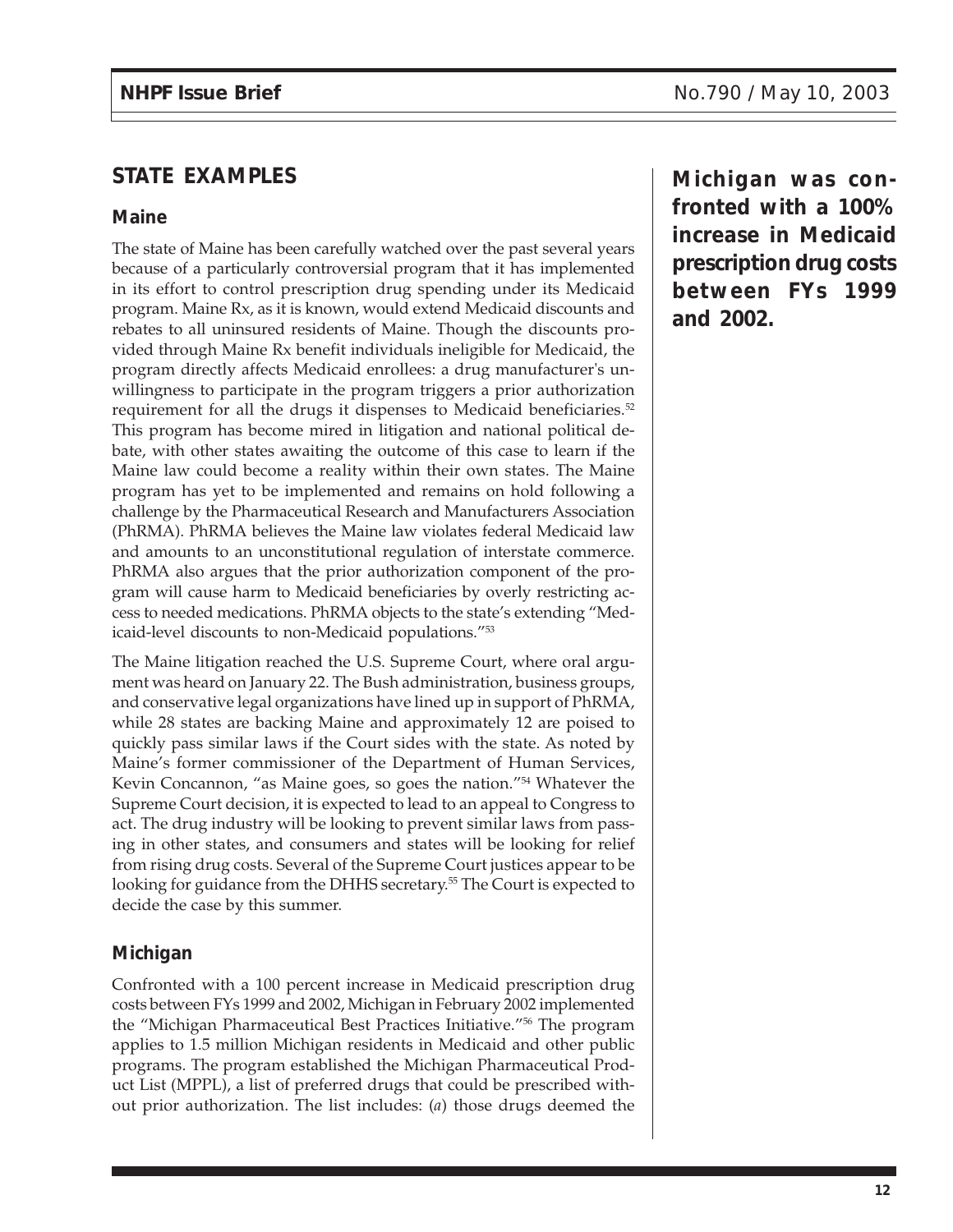best drugs in their class, or "reference drugs," by the state's pharmacy and therapeutics committee; (*b*) those drugs for which the manufacturer has agreed to offer a supplemental rebate; and (*c*) drugs priced lower than the "reference drugs." Drugs not included in the state's PDL require prior authorization before dispensing. Limited exceptions were made for certain beneficiaries already taking antipsychotic medications, as well as for younger and older beneficiaries taking particular drugs.<sup>57</sup> The state expects to save \$850,000 per week under this program.<sup>58</sup>

Mental health patients, their advocates, and other consumer advocate organizations have expressed serious concerns with the Michigan policy. These center on the delicate medication regimen for mental health patients and the potential harm to the health and safety of all consumers.<sup>59</sup> The Kaiser Commission on Medicaid and the Uninsured conducted a case study that found that the MPPL was more restrictive with regard to certain categories of drugs, including mental health, cardiac, and diabetes treatments, leading to decreased beneficiary access for these drugs. The report also raised questions about the process by which the MPPL was established and the way in which the program's requirements were communicated to physicians, beneficiaries, pharmacies, and others.<sup>60</sup> Michigan's program faced a legal challenge from mental health advocates and PhRMA, who raised questions about the process by which Michigan's policy was approved, namely, that it was never considered by the full state legislature. The program was upheld by the Michigan Court of Appeals in December 2002. In March 2003, a U.S. District Court ruled that Michigan's PDL, prior authorization, and supplemental rebate policies were acceptable under federal law. PhRMA and two patient groups have vowed to appeal this decision.

## **Florida**

Spending for Medicaid prescription drugs increased by an average of 17 percent for each of the five years prior to 2001, eventually totaling \$1.3 billion in FY 2000, or 17 percent of Florida's total Medicaid spending.<sup>61</sup> Following an evaluation of its prescription drug spending, the state concluded that the increases it was experiencing were due primarily to doctors' switching patients to high-priced drugs and to price increases in existing drugs. In response, in May 2001, legislation was passed, and a Medicaid state plan amendment was approved by DHHS Secretary Tommy Thompson, that allowed the state to negotiate directly with drug manufacturers for supplemental rebates of 10 percent for prescription drugs for Medicaid beneficiaries. Those drug manufacturers that provide such rebates will have their drugs included in the state's list of preferred drugs. If a drug is not on the state's list, doctors must get verbal authorization by calling a phone bank of pharmacists and pharmacy technicians before the prescription can be filled.

**Florida's spending for Medicaid prescription drugs increased by an average of 17% for each of the five years before 2001.**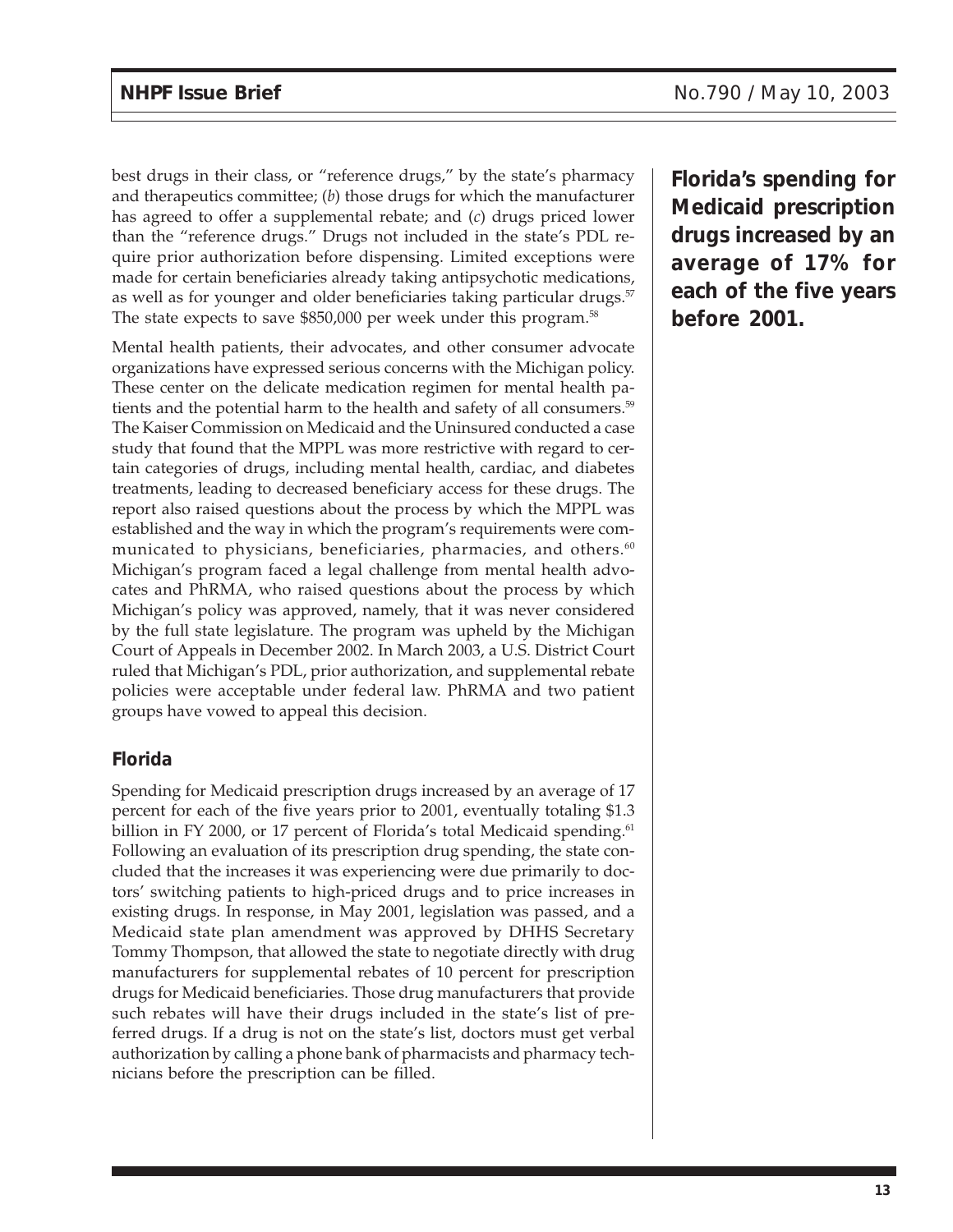Drug manufacturers that prefer not to provide supplemental rebates have the option of offering programs, such as disease management, that can guarantee specified cost savings to the state. If a manufacturer's program fails to realize the stated savings, it will be required to make a payment to the state to account for the difference. Two drug manufacturers, Pfizer and Bristol-Myers Squibb, agreed to create programs for Florida Medicaid beneficiaries rather than provide supplemental rebates to the state. Pfizer's program involves disease management and health education that targets four chronic conditions, with a guaranteed savings to the state of \$33 million. Bristol-Myers Squibb's program focuses on improving the health of chronically ill Hispanics and African-Americans and reducing language and cultural barriers to care for Hispanic beneficiaries.<sup>62</sup>

PhRMA filed suit in federal court in August 2001 in an effort to stop Florida's program. It argued that the program violated federal Medicaid law that requires states to cover all drugs of manufacturers that have entered into rebate agreements with the federal government.<sup>63</sup> The court sided with Florida and allowed the program to move forward. This decision was upheld at the appellate level in September 2002, granting the state yet another victory.

As with other programs that have the potential to limit access to certain drugs, the Florida program has been carefully monitored by consumer groups, who have identified safeguards that should be put in place to ensure proper functioning of the program. These include timely determinations of prior authorization and emergency provision of a short-term supply of a drug when timely determinations are not possible, beneficiary education, and staff qualified to make prior authorization decisions. Florida doctors have also expressed concern that the state's prior authorization program could have a negative effect on patient care by interfering with doctors' ability to choose the best drugs for their patients.<sup>64</sup>

# **CONCLUSION**

Faced with extraordinary pressure to find ways to reduce their Medicaid expenditures, states continue to look in many directions for solutions. A popular target of many of the states' efforts has been prescription drug spending. Efforts to control spending in this arena have been met with significant debate and controversy, both of which are likely to continue. Many issues will be debated and decided within the court system and future state efforts are likely to be determined by these judicial decisions. States will need to continue to find creative ways to control spending while ensuring access to needed prescription drugs for their low-income residents. The impact of state controls on each of the various stakeholders—beneficiaries, providers, drug manufacturers, and pharmacies—will need to be carefully assessed. From administrative requirements for prescribing physicians to lower reimbursement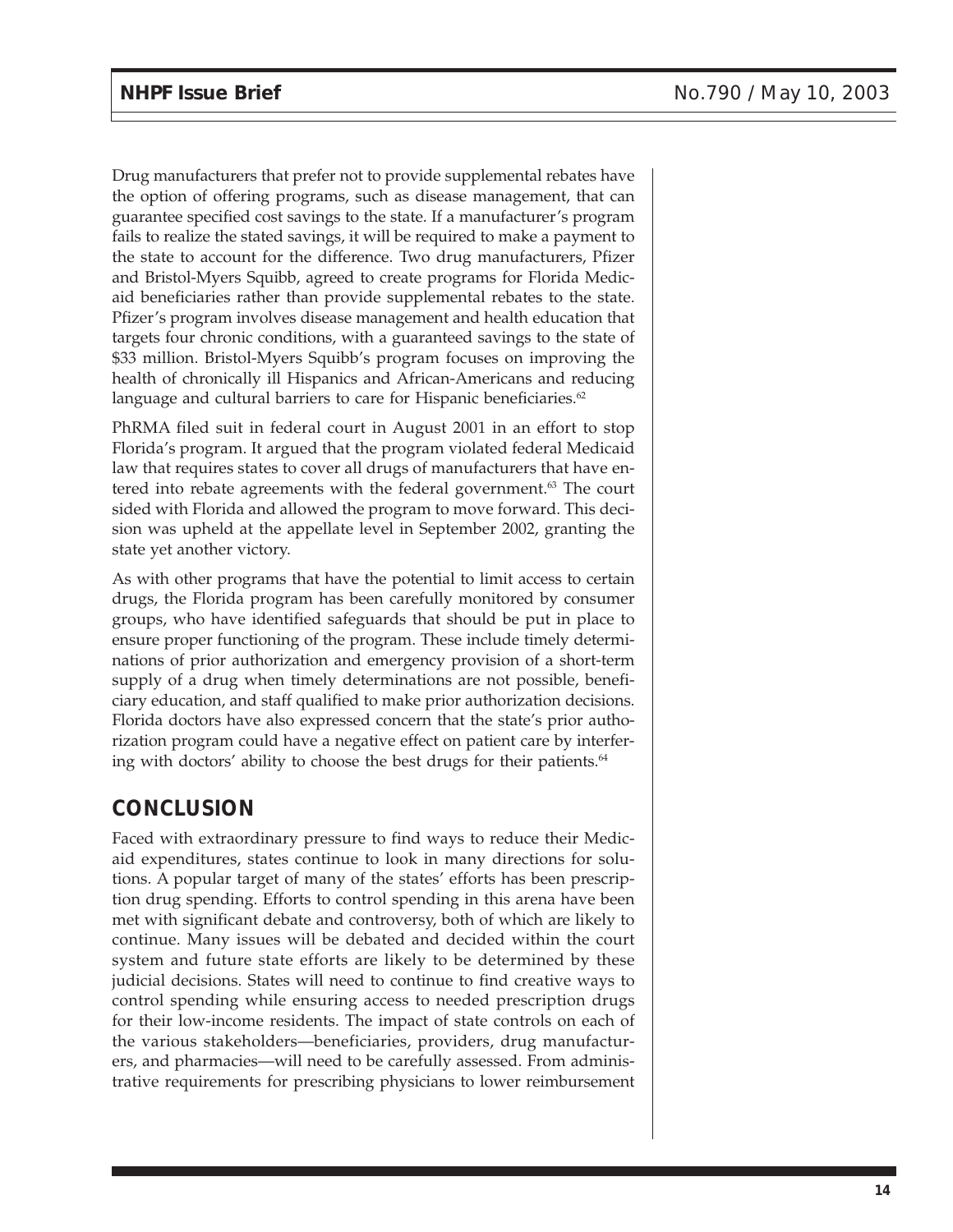for pharmacies and increased cost sharing for beneficiaries, each costsaving measure will ask a particular stakeholder group to bear an increased burden. The extent of that burden and potential unintended consequences, including increased utilization of other health care services such as hospitalization, will need to be monitored by states, particularly those states where multiple strategies are being implemented simultaneously.

# **ENDNOTES**

1. Iris J. Lav and Nicholas Johnson, "State Budget Deficits for Fiscal Year 2004 are Huge and Growing," Center on Budget and Policy Priorities, revised January 23, 2003; accessed February 3, 2003, at http://www.cbpp.org/12-23-02sfp.pdf.

2. Lav, "State Budget Deficits."

3. Andy Schneider and Linda Elam, "Medicaid: Purchasing Prescription Drugs," Kaiser Commission on Medicaid and the Uninsured, Washington, D.C., January 2002, 1.

4. National Conference of State Legislatures (NCSL), "2003 State Health Care Priorities Survey Report," Washington, D.C., December 2002.

- 5. NCSL, "2003 State Health Care."
- 6. Social Security Act, Section 1927(a)(1).
- 7. Schneider and Elam, "Medicaid: Purchasing," 11.
- 8. Schneider and Elam, "Medicaid: Purchasing," 11.
- 9. Social Security Act, Section 1927(k)(8).

10. The manufacturer's "best price" is the lowest price at which the manufacturer will supply the drug to any wholesaler, retailer, provider, health maintenance organization, or nonprofit or governmental entity in the United States. "Best price" does not include prices at which the manufacturer sells the drug to the Department of Veterans Affairs (the Federal Supply Schedule, or FFS, price), the Indian Health Service, state pharmaceutical assistance programs, community health centers, and certain other purchasers. Schneider and Elam, "Medicaid: Purchasing," 21.

11. For a discussion of prescription drug pricing, see Dawn M. Gencarelli, "Average Wholesale Price for Prescription Drugs: Is There a More Appropriate Pricing Mechanism?" Issue Brief No. 775, National Health Policy Forum, Washington, D.C., June 7, 2002, 8.

- 12. Gencarelli, "Average Wholesale Price," 8-9.
- 13. Gencarelli, "Average Wholesale Price," 9.
- 14. Social Security Act, Section 1927(d)(2).
- 15. Social Security Act, Section 1927(d)(4).

16. A group of drugs that is similar in chemical structure, pharmacological effect, and/or clinical use.

- 17. Social Security Act, Section 1927(d)(6).
- 18. Social Security Act, Section 1916(a)(2).
- 19. Social Security Act, Section 1916(e).

20. Linda Elam, Brian Bruen, and Jane Tilly, "Medicaid and the Prescription Drug Benefit: Cost Containment Strategies and State Experiences," Kaiser Commission on Medicaid and the Uninsured, Washington, D.C., September 2002, 9.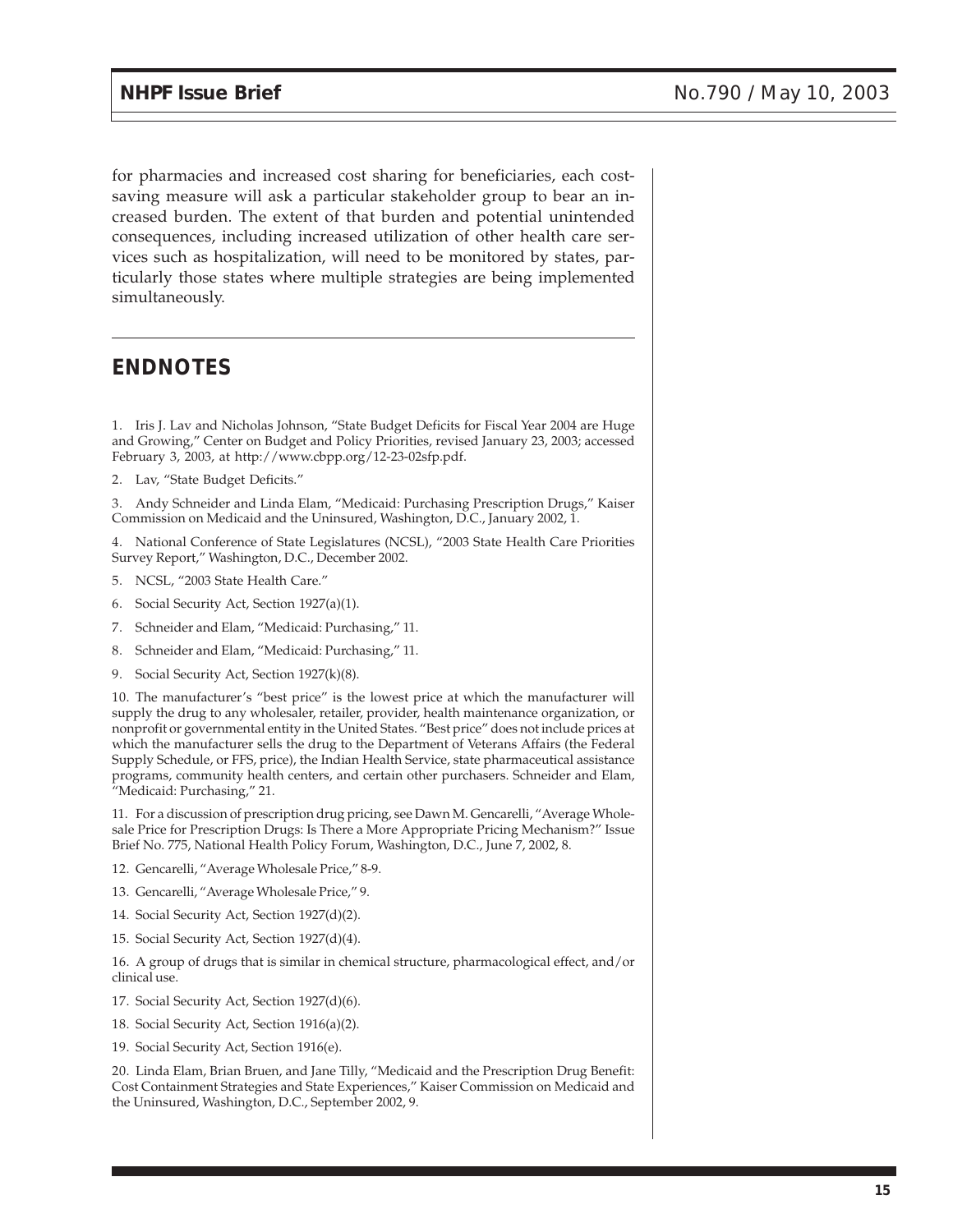21. NCSL, "2003 State Health."

22. Social Security Act, Section 1927(d)(5).

23. Social Security Act, Section 1927(d)(4).

24. NCSL, "2003 State Health."

25. Anna Cook, "How Increased Competition from Generic Drugs Has Affected Prices and Returns in the Pharmaceutical Industry," Congressional Budget Office, July 1998.

26. Elam, Bruen, and Tilly, "Medicaid and the Prescription Drug Benefit," 8-9.

27. National Conference of State Legislatures (NCSL), "Recent Medicaid Prescription Drug Laws and Strategies, 2001-2003," Washington, D.C., updated January 30, 2003.

28. NCSL, "Recent Medicaid."

29. Schneider and Elam, "Medicaid: Purchasing," 17.

30. Schneider and Elam, "Medicaid: Purchasing," 6.

31. Kaiser Commission on Medicaid and the Uninsured, "State Budgets under Stress: How are States Planning to Reduce the Growth in Medicaid Costs?" Kaiser Commission on Medicaid and the Uninsured, Baltimore, July 30, 2002, 4.

32. Elam, Bruen, and Tilly, "Medicaid and the Prescription Drug Benefit," 10.

33. Lydia Faulkner, "Disease Management: The New Tool for Cost Containment and Quality Care," Center for Best Practices Issue Brief, National Governors Association, Washington, D.C., February 2003, 1.

34. Faulkner, "Disease Management," 1.

35. Schneider and Elam, "Medicaid: Purchasing," 11.

36. Vernon K. Smith, "Medicaid Budgets under Stress: A Survey of State Medicaid Programs for State Fiscal Year 2001 and 2002," Kaiser Commission on Medicaid and the Uninsured, Washington, D.C., October 2001. (Forty-four states responded to the Kaiser survey.)

37. Brannon P. Denning, "The Maine Rx Prescription Drug Plan and the Dormant Commerce Clause Doctrine: The Case of the Missing Link[age]," *American Journal of Law and Medicine,* 29 (2003): 7-30.

38. John Kasprak, "Florida Preferred Drug Formulary Law," Office of Legislative Research, Connecticut General Assembly, January 14, 2002, 2002-R-0082.

39. Dennis G. Smith, "Supplemental Drug Rebate Agreements," SMDL #02-014, letter to state Medicaid directors, Center for Medicaid and State Operations, Centers for Medicare and Medicaid Services, U.S. Department of Health and Human Services, Baltimore, September 18, 2002.

40. Smith, "Supplemental Drug Rebate."

41. Smith, "Supplemental Drug Rebate."

42. Gencarelli, "Average Wholesale Price."

43. Gencarelli, "Average Wholesale Price," 6-7.

44. The AWP, or average wholesale price, of prescription drugs was intended to represent the average price at which wholesalers sell drugs to physicians, pharmacies, and other customers. In practice, it has become a pricing benchmark for prescription drugs with little to no connection to actual market prices for drugs. For more information on this topic, see Gencarelli, "Average Wholesale Price."

45. As reported by state drug program administrators in National Pharmaceutical Council Survey, "Pharmaceutical Benefits under State Medical Assistance Programs, 2001," Reston, Virginia.

46. A drug's "wholesale acquisition cost" (WAC) is the manufacturer's charge to the wholesaler to purchase the drug. The WAC is a published price and does not generally reflect any rebates or discounts. It is often referred to as the "catalogue" price.